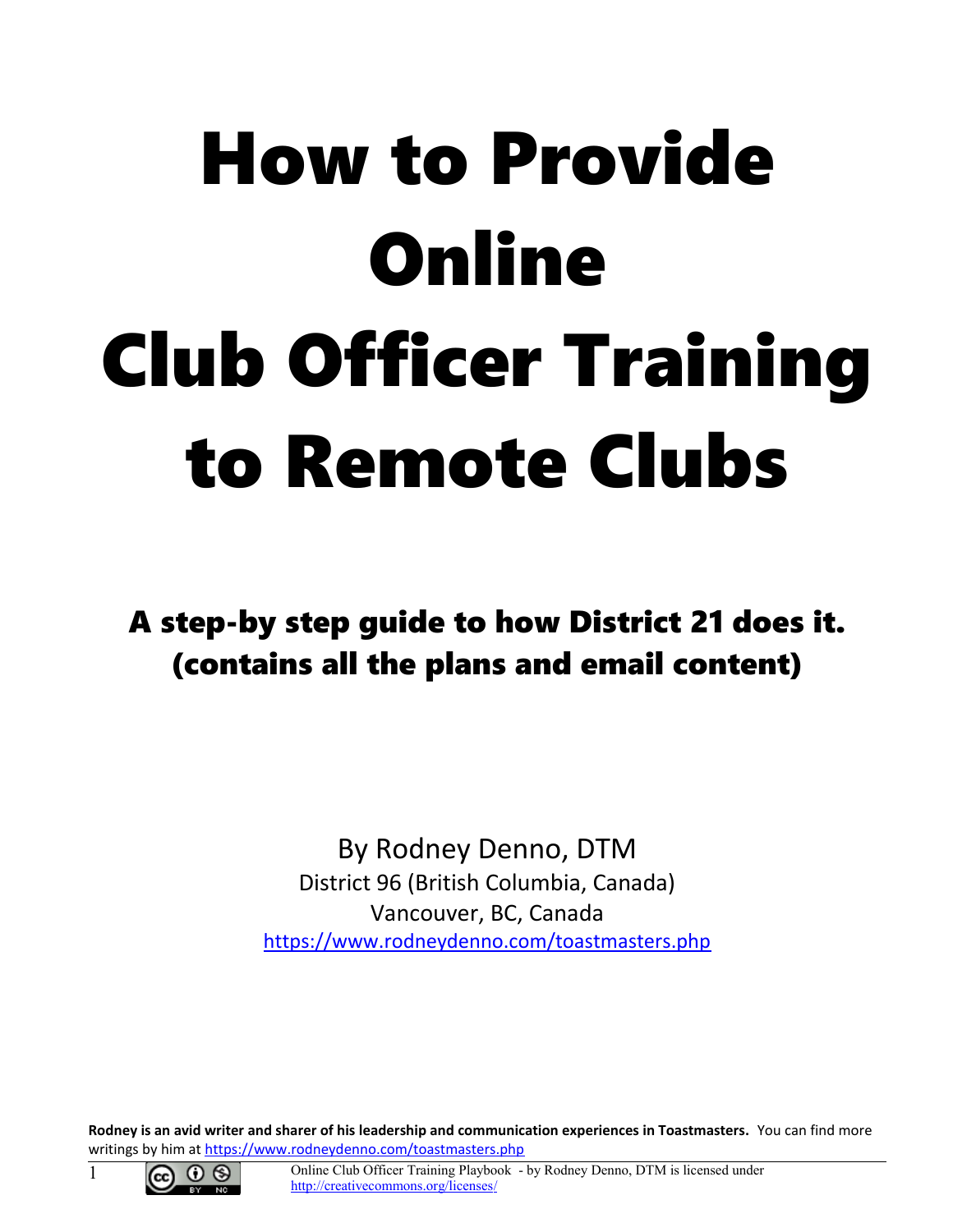# **Table of Contents**

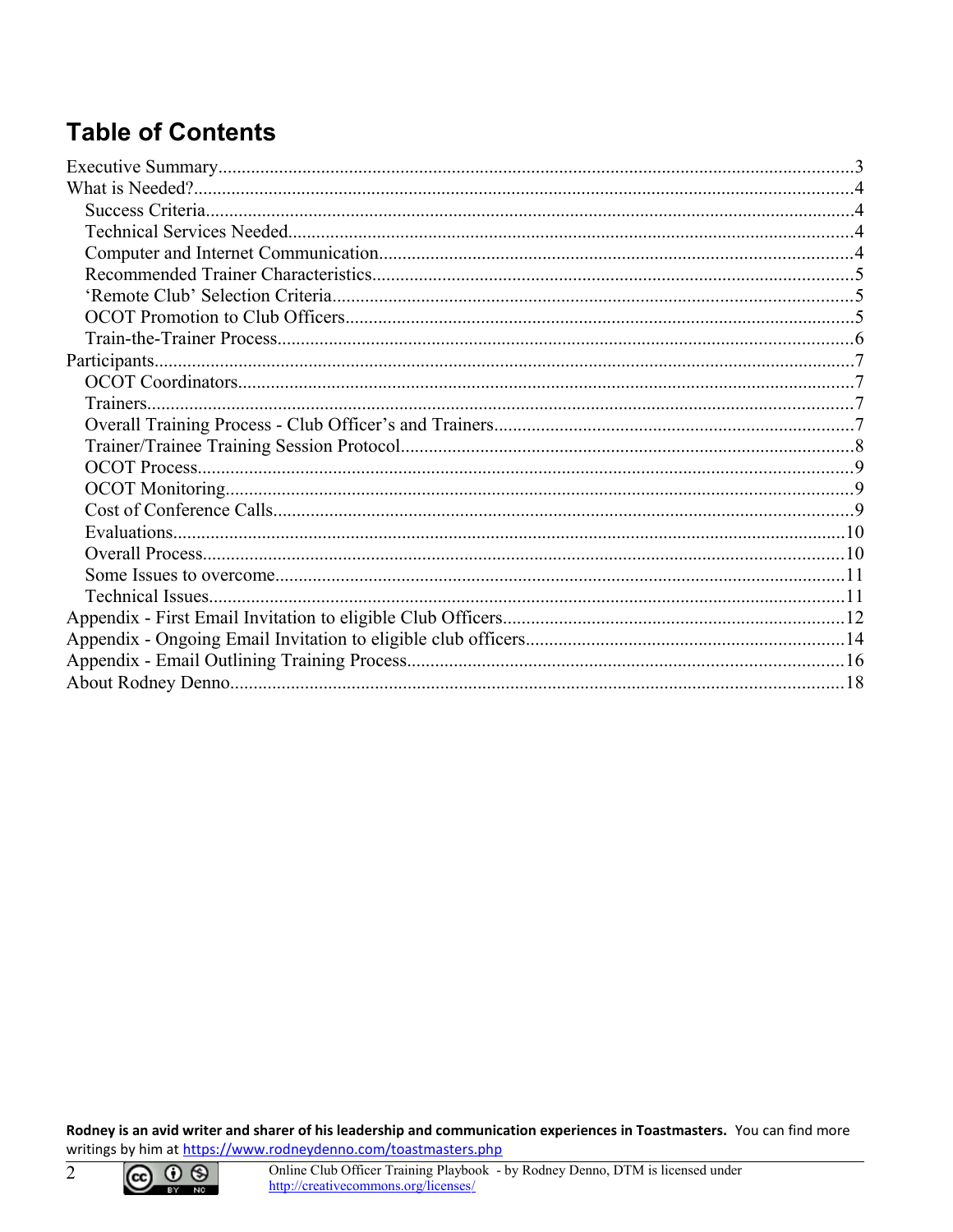# <span id="page-2-0"></span>**Executive Summary**

This playbook contains all the information needed to set up and deliver live (web + phone) online club officer training program.

The intent of web + phone training is to provide much easier access to training for club officers in remote areas. District 21 consists of more than 260 clubs distributed across more than 350,000 square miles and. While the majority of clubs are located in a few urban centers, there are still many clubs that are over 100 miles from any other club.

In the northernmost division, there is only one city where central training could logically be held, and several of the clubs are hundreds of miles away from there. For many of these clubs, it is not reasonable (especially in the winter) for club officers to attend even a division level TLI.

Previously, training the club officers has been left to the area governors to do as part of their club visits. This has been the only economical way to provide face-to-face training.

This adds an extra burden on the area governors and limits the time available to arrange the visits in order to complete them within the officer training period. It also does not provide the same quality of training that other clubs receive, nor the ability to exchange ideas with other clubs. In most cases, the AG does not have the experience necessary to provide training on all club officer positions, and often must cover all positions in only one hour. Given that the alternative is no training at all, this has had to suffice.

By offering the online training, we were not restricted by geography for either the trainers or the participants. We can recruit highly experienced trainers from across the district and provide a more thorough training than officers of these remote clubs have been able to receive before. This improvement in training quality was considered to be most important in requesting permission to conduct this pilot project.

- Motivation Online training provides easier access and higher quality to clubs in remote areas who would have to travel considerable distance to attend even a central division training event.
- Parameters Training is conducted via conference call with the trainer simultaneously sharing a presentation to the participants via web conference. Separate conference call and web conference are held for each officer position.
- Train the Trainer Each of the trainers receives special training on how to present club officer training using web conferencing + conference calling services.
- Remote Club Selection Criteria A club is considered to be remote if club officers have to travel more than an hour in each direction to attend a central division training event. Only remote clubs are invited to participate in online training.
- Promotion Weekly emails are sent to remote club officers starting 8 weeks prior to the training sessions.
- Evaluations Participants are asked to complete an online evaluation.

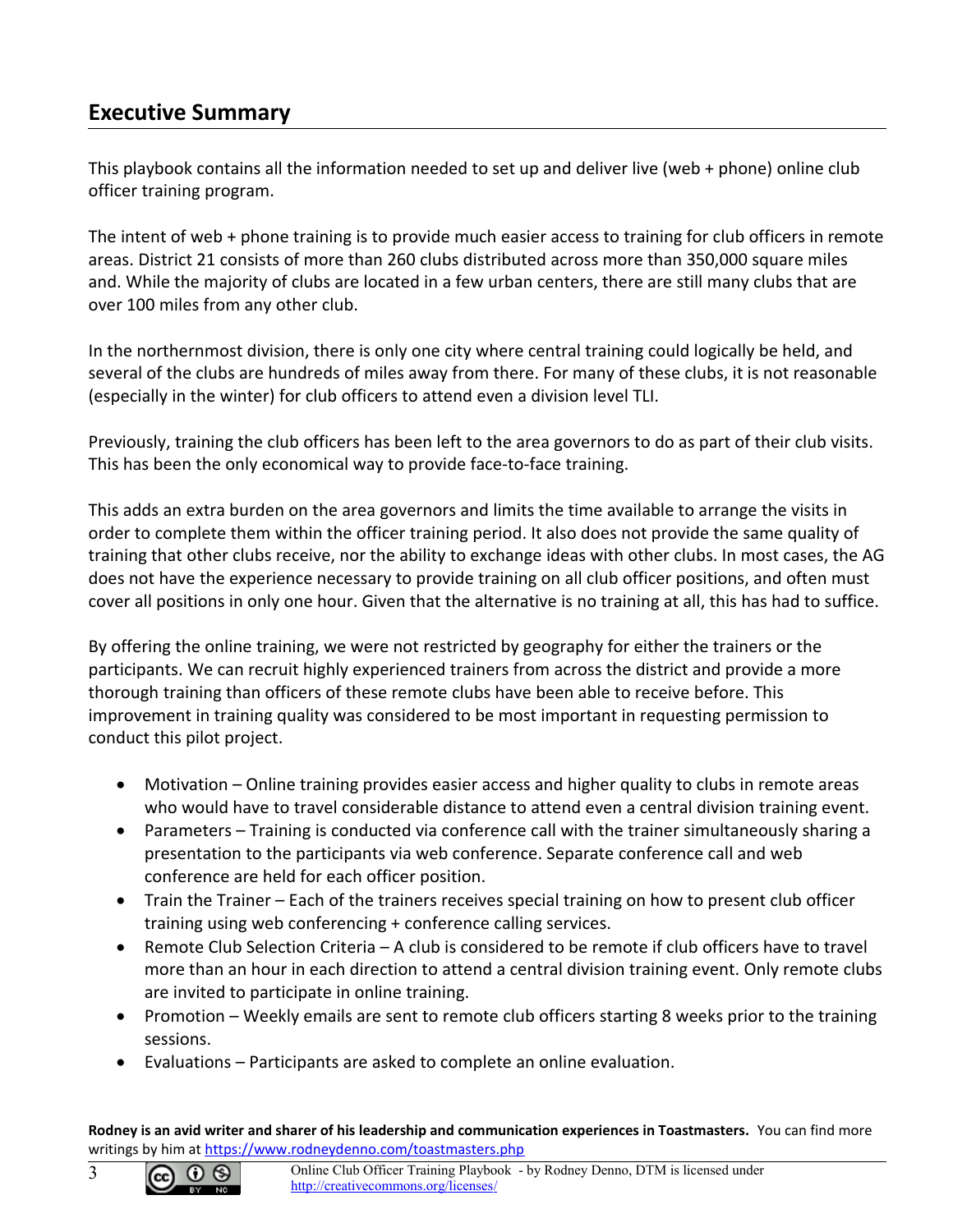# <span id="page-3-3"></span>**What is Needed?**

**Two managers:** responsible for developing the overall program and process, selecting the appropriate clubs, training the trainers and monitoring all aspects of the pilot.

**Seven trainers:** responsible for the seven club officer roles.

**Club officers:** willing to participate in the pilot in order to become better club officers.

**Technology:** Web conferencing and conference calling services

## <span id="page-3-2"></span>*Success Criteria*

Every endeavor should have success criteria by which the success of the endeavor can be measured. The success criteria, posed as questions, for OCOT we believe are:

- 1 How well trained did the club officers feel they were trained during the training sessions?
- 2 How well did the trainers perform during the club officer training sessions?
- 3 Were the trainers adequately trained on the setup and operation of the technology?
- 4 Was the technology stable during the training sessions?

## <span id="page-3-1"></span>*Technical Services Needed*

**Web Conferencing** – Join.me [\(http://join.me\)](http://join.me/) was used to provide web conferencing service (specifically the visual portion of the training).

**Conference Calling** – Join.me provided the conference calling service (specifically the audio portion of the training). The caller paid the long distance charges – typically \$2.50 for a one hour call.

## <span id="page-3-0"></span>*Computer and Internet Communication*

Critical elements to ensure successful online training:

1 – Participants must have computers that can handle the processing requirements (information processing of the software running on the computer)

2 – Participants must have the communications bandwidth (to handle the information coming and going from their computer)

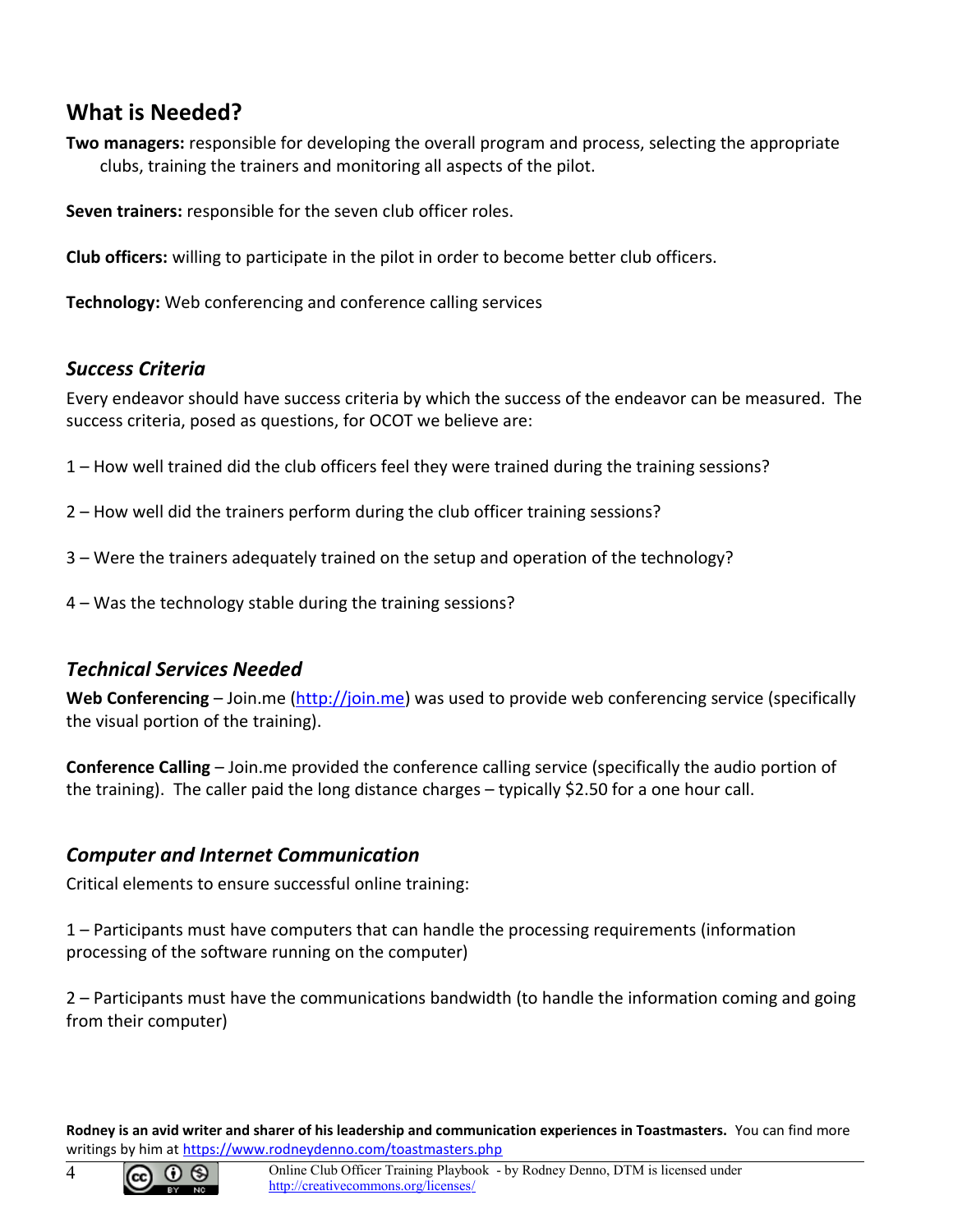## <span id="page-4-2"></span>*Recommended Trainer Characteristics*

Effective trainers need to be able to communicate and facilitate discussion effectively through the medium of conference calling and web conferencing.

Trainers will need to:

- Have sufficient facility and comfort with the technology so it does not get in the way of training.
- Be experienced Toastmasters with an energetic presentation style, strong voice, adequate discussion facilitation skills and good vocal variety.

# <span id="page-4-1"></span>*'Remote Club' Selection Criteria*

The criteria for selecting clubs to participate in the online training were the time and expense necessary for members to travel to a central division TLI. If members had to drive more than 60 minutes in each direction, we considered it to be an unreasonable burden that merited an invitation to the online training. There are also some clubs in the district that are only accessible by ferry. These club officers were also invited because of the time and expense of the ferries.

Some division governors were requesting invitations for other clubs – particularly some corporate clubs – because the scheduled TLI was not convenient for them. Invitations to the online training were not issued on the basis of convenience. If members were capable of attending a regular TLI, they were expected to do so. However, in a few cases, we received requests directly from club officers. Where they could show that they were not able to attend any upcoming in-person training events, we allowed them to participate in the online training.

# <span id="page-4-0"></span>*OCOT Promotion to Club Officers*

Email promotion started July 21 $<sup>st</sup>$ , almost four weeks prior to start of online training.</sup> Promotional emails were sent on July 21<sup>st</sup> and 27<sup>th</sup> and August 3<sup>rd</sup> to all club officers in the clubs designated 'Remote'. Forty five (45) registered and thirty three (33) participated. All the Division Governors and some of the Area Governors – in which the remote clubs resided – were also telephoned and asked to promote OCOT.

Starting the promotion almost one month in advance of the actual training allowed for multiple messages to be sent and for Division and Area Governors to get involved in contacting and motivating remote club officers.

First email should be about a month out, the second one 2 weeks out, the third one should be one week out in the last one should be just a few days before the session as a reminder. This will give people plenty of time to fit it into their schedule if they are serious about it.

Also, and this is important, they must RSVP in advance indicating that they will indeed be attending. This gets them to state their commitment to attend which makes it more likely that they will actually attend.

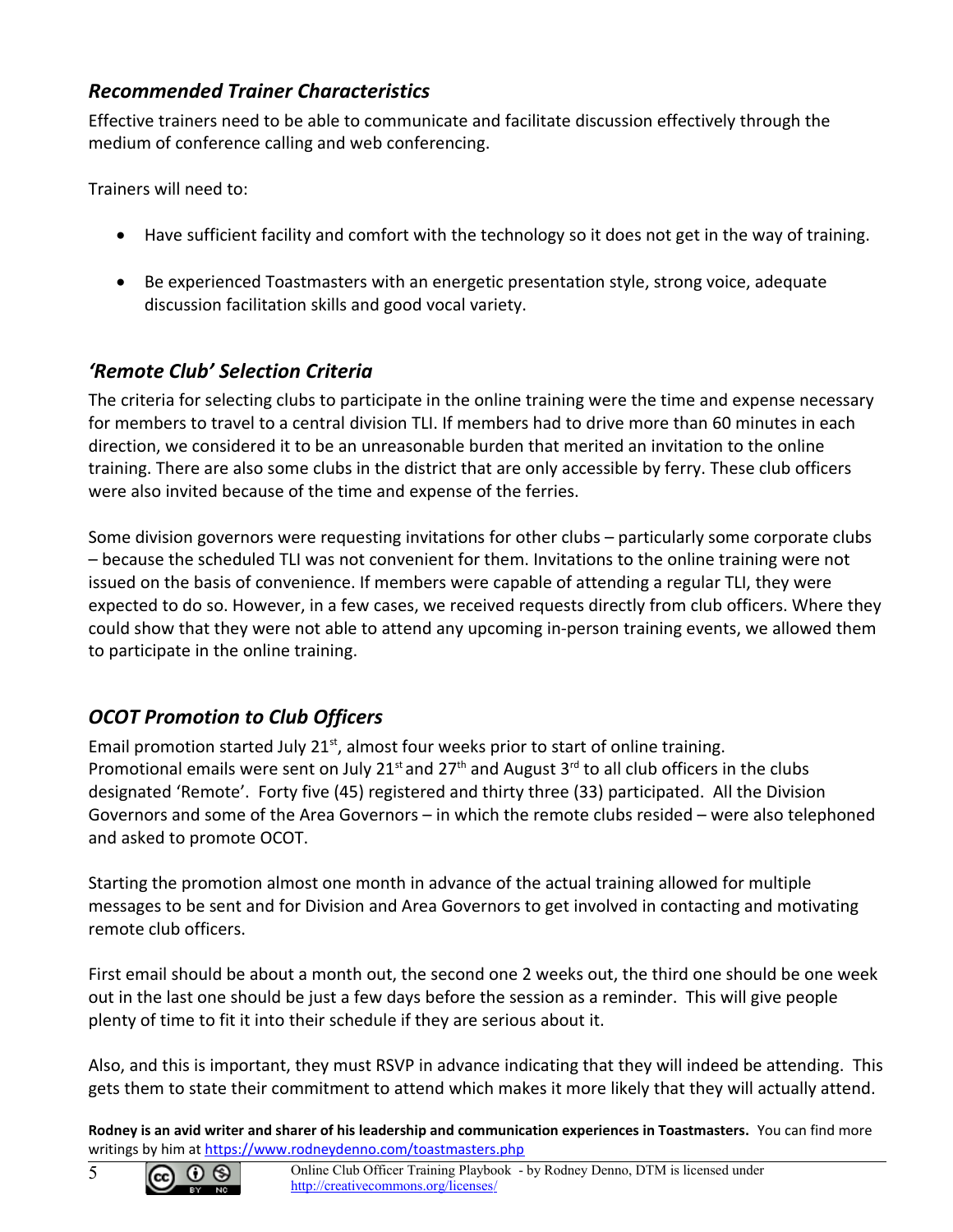It is also necessary since the trainers must send out invitations to their particular participants – which requires that the trainer know the email address of each participant. It will also help the trainers prepare - they will know how many people will be on the call and maybe even be able to collect some background information and topics that the participants would be interested in.

This is "by invitation training only." Only those clubs that are deemed geographically remote will even be given the opportunity to participate in this training. Only individuals within those clubs that either have taken on - or are considering taking on – leadership roles will be allowed to participate.

## <span id="page-5-0"></span>*Train-the-Trainer Process*

It is important to ensure that any trainers have sufficient knowledge and experience with the web conferencing service being used. Just as PowerPoint failures will hamper a delivery to a live audience those failures can be compounded by problems with the web conferencing service on either the trainer or participant's computer. This can leave participants viewing the wrong things, or nothing at all.

If the trainers are properly experienced, they can troubleshoot the issues and allow all participants to view the presentation. Alternatively, there could be an extra person at the start of the session to provide technical support. Each session had a couple of participants with problems or questions. Almost all were simple and solved very quickly. The 15 minute period before each training session allows for the trainer and participants to find and rectify issues.

Training the trainers was composed of three phases:

**Phase 1** – Prior to the commencement of the train the trainer session all trainers reviewed operation of the web conferencing software.

**Phase 2** – Prior to the commencement of the train the trainer session Rodney Denno set up the web conferencing portion of the train the trainer meeting and sent all the trainers the necessary conference call information.

- Rodney used the web conferencing service to set up a web conference meeting.
- All the trainers received a web conference meeting notification email that contained all the instructions needed to join the web conference and conference call portions of the train-thetrainer session.

**Phase 3** - This portion of the training took place on August 8, 2010. Rodney systematically walked the trainers as a group through all the steps needed to setup and conduct online training. Trainers then took turns perform a practice session for all the other trainers on the call so each trainer had direct experience setting up and running the technology prior to using it in the club officer training sessions.

 Each trainer in turn was given the opportunity to go through setting up and conducting a short meeting with the other trainers.

**Objective** – To have seven club officer trainers trained in the operation, and comfortable using, conference calling and web conferencing technology for distance training.

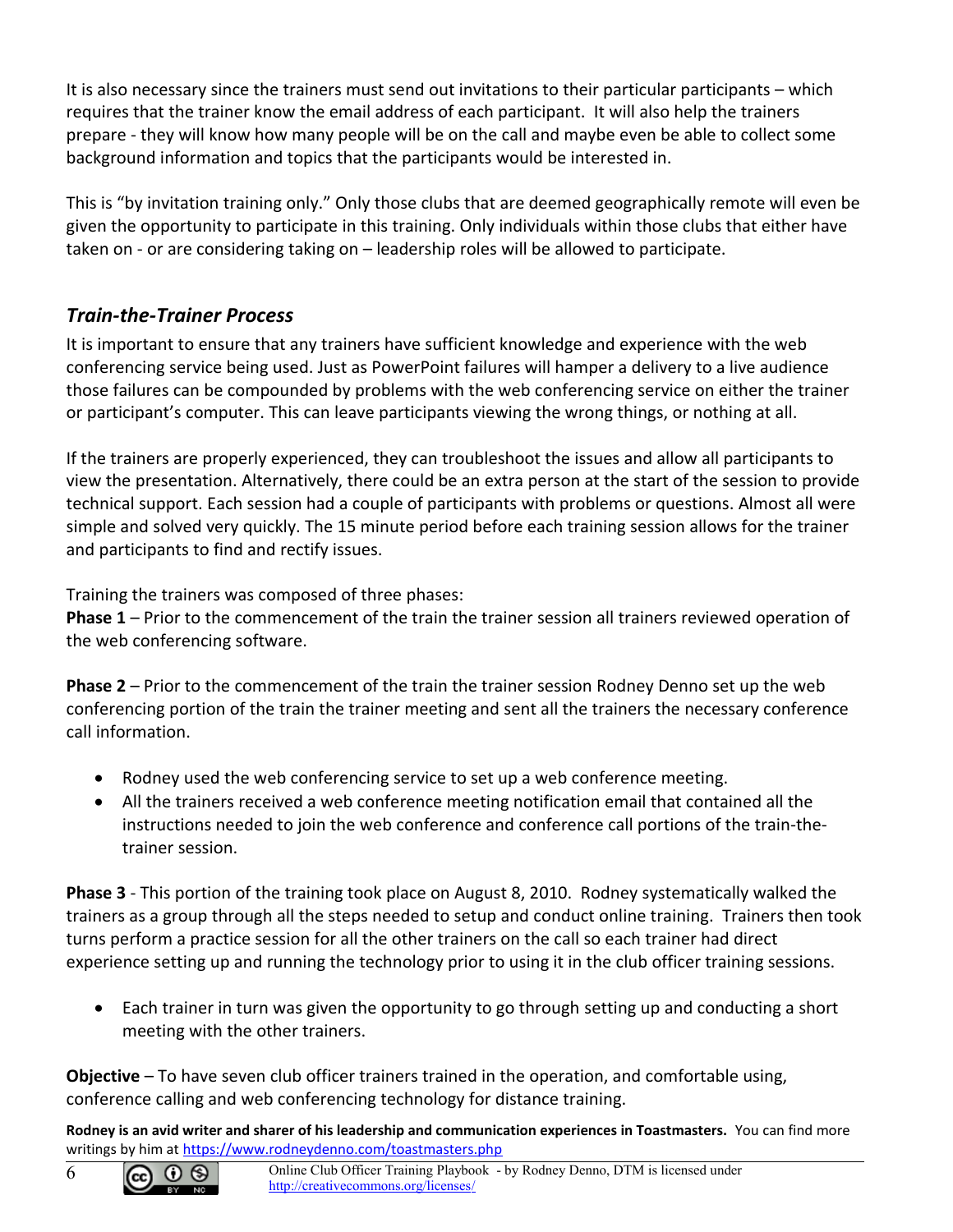# <span id="page-6-3"></span>**Participants**

## <span id="page-6-2"></span>*OCOT Coordinators*

| <b>Manager</b> | <b>Phone &amp; Email</b> |
|----------------|--------------------------|
|                |                          |
|                |                          |

#### <span id="page-6-1"></span>*Trainers*

| <b>Trainer</b> | <b>Date and Time</b> | Role                |
|----------------|----------------------|---------------------|
|                |                      | President           |
|                |                      | <b>VP Education</b> |
|                |                      | VP Membership       |
|                |                      | <b>VP PR</b>        |
|                |                      | Secretary           |
|                |                      | Treasurer           |
|                |                      | S at A              |

## <span id="page-6-0"></span>*Overall Training Process - Club Officer's and Trainers*

As a result of the online web conferencing service selected the process of getting club officers and trainers online and on the conference call is time sensitive.

The club officer training takes place from 7:30 PM to 8:30 PM. Trainers should be online and on the call by 7:00 PM. Club Officers should be online and on the call by 7:15 PM.

#### **TRAINERS**

#### 7:00 PM

1 - Go to the web conferencing service website [http://join.me](http://join.me/) and click the 'share' button in the middle of the screen. It will take about 30 seconds for your computer to download and install the software needed to share your computer screen with all the participants. Once the software is installed a group of five icons will appear at the top (in the middle) of your screen. Above the five icons will be a line containing 'join.me/xxx-xxx-xxx'. The nine digit code xxx-xxx-xxx is the access code that the CLUB OFFICERS will need in order to join the conference call and online portions of your training session. This nine digit access code changes each time you start a join.me session.

2 - At this point you need to send an email to all the CLUB OFFICERS you will be training. This email must include the nine digit access code for your join.me session and the long distance phone number. To get

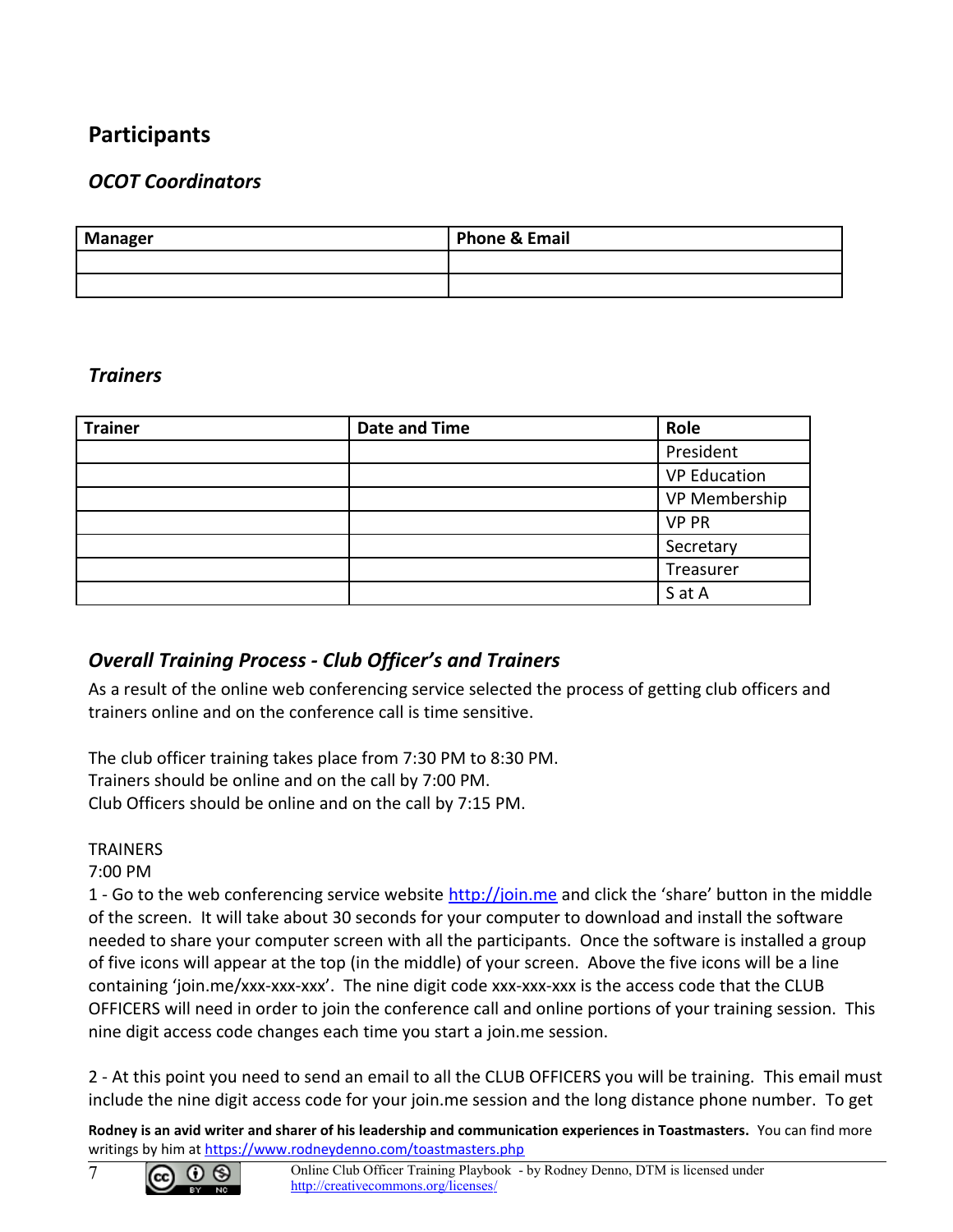the long distance phone number click on the left icon and a small box will appear that contains the phone number. Please send this email as-soon-as-you-can!! The CLUB OFFICERS cannot join your training session without this information.

3 - Please also ensure that the two technical support people also receive your email. One of them will be in each training session to provide technical support in case there are any problems.

4 – Trainers should also start their presentation so that when the CLUB OFFICERS join your training session they will see some sort of welcome screen identifying that they are joining the appropriate training session.

#### CLUB OFFICERS

#### 7:15 PM

1 – A few minutes after 7 PM the club officers that have registered for that specific training will receive an email from their trainer containing the long distance phone number and the nine digit access code they will need to join the online and phone portions of the training. Club officers should go to the Web Conferencing service [http://join.me](http://join.me/) and enter the nine digit access code in the box beside the word 'join' (in the middle of the screen) and click the icon next to the box. Within a few seconds you will be viewing whatever is on the TRAINERS computer screen.

2 – Club officers should also immediately call the long distance number and when prompted they will enter the same nine digit access code. They will then be connected into the conference call portion of the training session.

#### CLUB OFFICERS and TRAINERS

 $7:15 - 7:30$ 

This fifteen minutes ensures that everyone is online and on the phone so that training can start at 7:30. This sequence assumes you will be running two training session simultaneously. A technical support person should be in each training session. The trainer should also take attendance during this time so that the club will get credit for the club officer attending this club officer training session.

7:30 – 8:30 (or so) Online Club Officer Training

## <span id="page-7-0"></span>*Trainer/Trainee Training Session Protocol*

The following protocol was used during the online club officer training sessions to ensure participation and adequate facilitation/moderation. These protocols were agreed to by all participating on the call prior to the commencement of training.

- 1. The trainer should lay out the structure of the training (content and rough timing) so that all participants know in advance. Adequate Q&A should be included so questions can be asked and answered.
- 2. If the trainer feels comfortable he/she can allow for ad hoc questions during the training session.



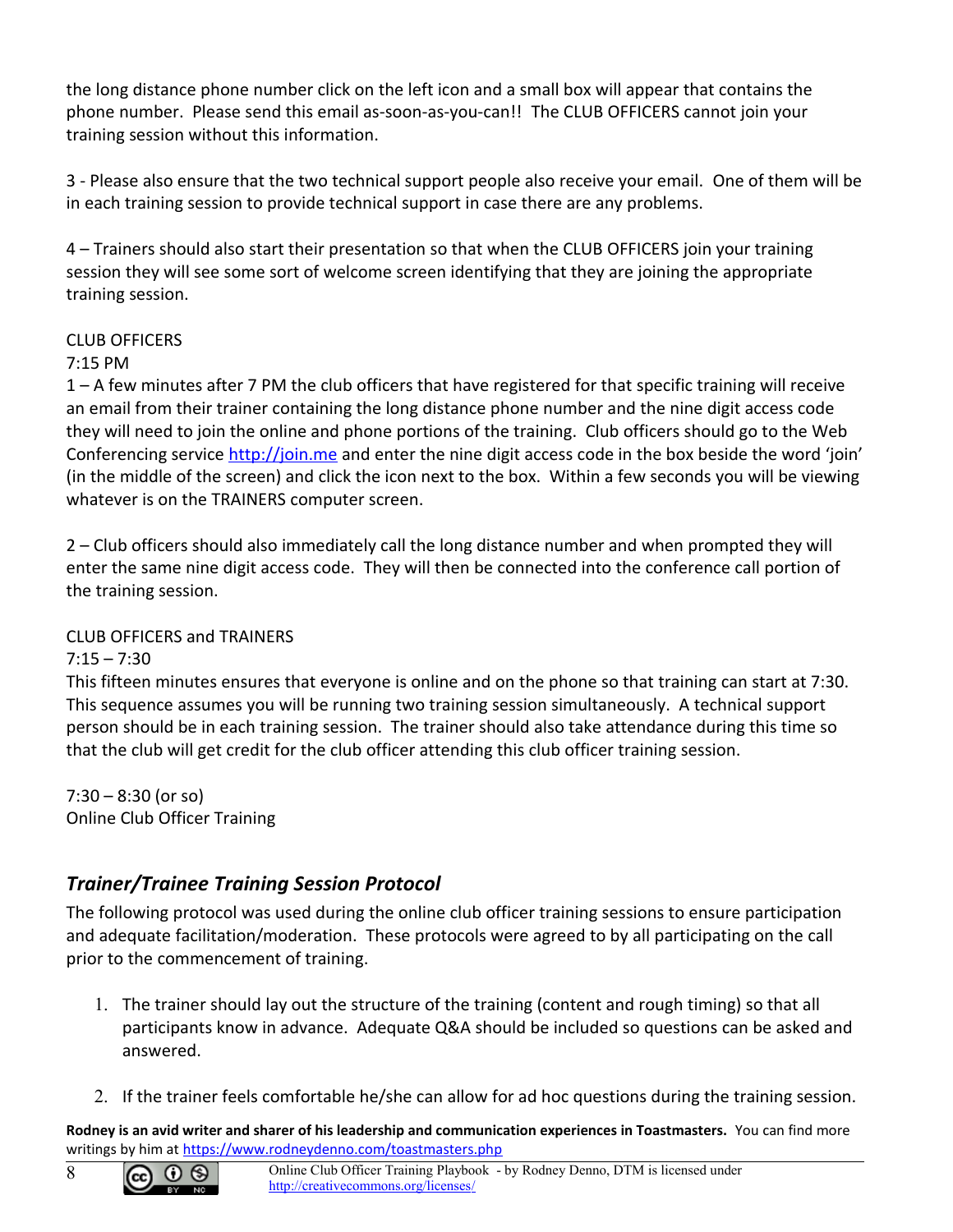- 3. Each speaker should state their name prior to making comments or asking questions.
- 4. Each speaker should limit their comment/question duration (determined by trainers as they see fit).

#### <span id="page-8-2"></span>*OCOT Process*

A few days prior to the designated OCOT day the trainer set up the web conference portion of the meeting and emails were sent to all invited participants.

Each trainer used the first fifteen minutes of the training session to resolve any technical or setup issues and let the participants become familiar with the training environment.

Online training then proceeded as planned with comments and questions being interspersed throughout the training sessions.

Each trainer followed up the online session by sending any promised documentation.

## <span id="page-8-1"></span>*OCOT Monitoring*

During each OCOT session one of the OCOT Coordinators was present to help with technical issues, help moderate the discussion if necessary and get firsthand experience regarding the strengths and weaknesses of the training sessions.

## <span id="page-8-0"></span>*Cost of Conference Calls*

The conference calling portion of the first online club officer training pilot in February 2009 District 21 used a 1-800 conference bridge. This meant that the calls were free for the participants but the District had to pay \$420 in conference call charges.

The strategy used for this OCOT test was to use the web conference bridge (free) and have the participants pay the nominal long distance charges. Long distance charges were typically under \$3 per person for a 1 hour long distance call. This saved the District over \$400 and was still much cheaper for the participants (no travel time or associated costs). One (very remote) person commented that it saved her about \$50 and a day of travel by road and ferry.

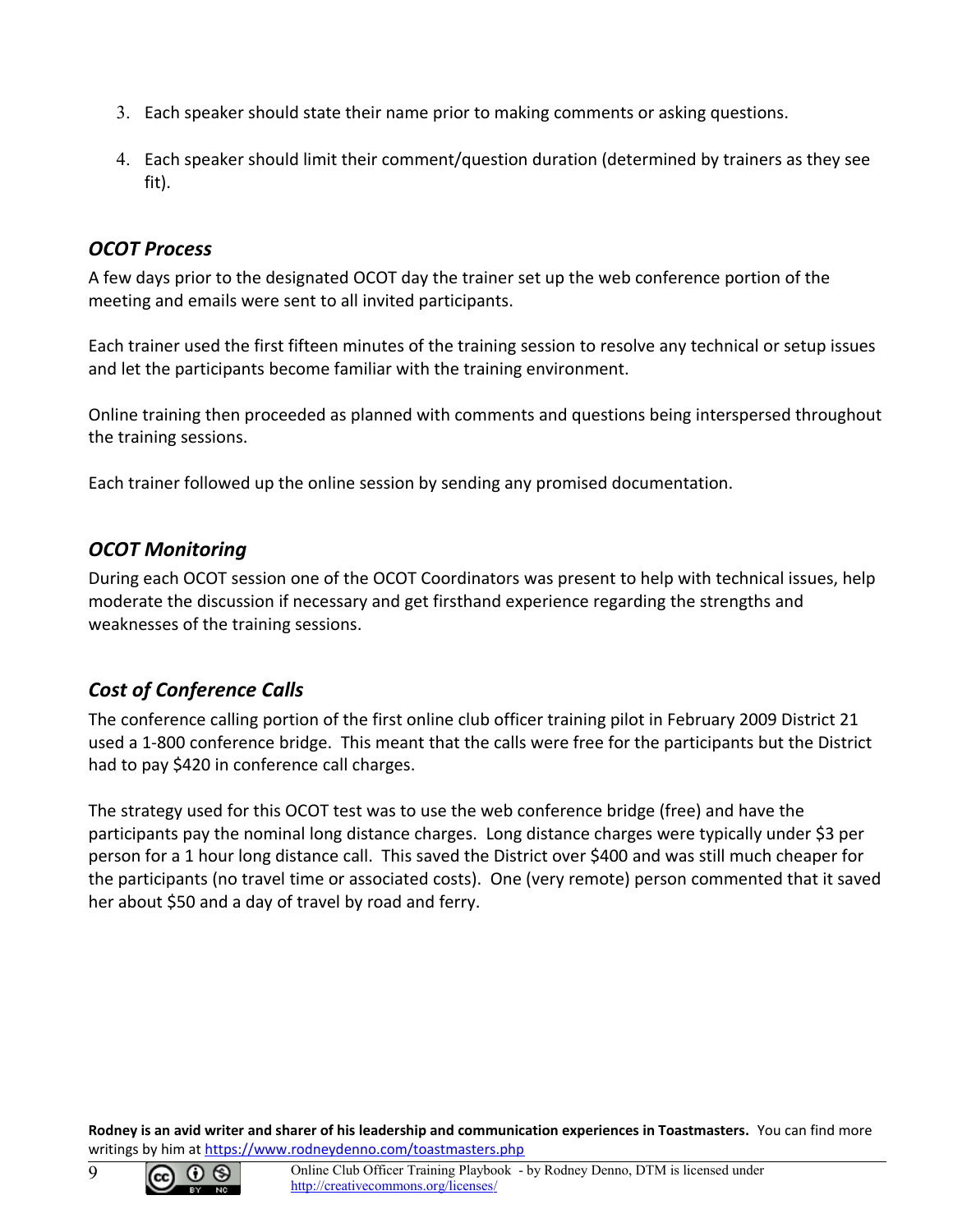## <span id="page-9-1"></span>*Evaluations*

We received evaluations from approximately 1/3 of the participants. As we discovered, evaluations are harder to arrange with the online format because they cannot be filled in during the training. For an in person event, we can hand out the evaluation forms and receive them back as the participants leave. In the online training, we sent out evaluation forms by email. Before we closed the training, we emphasized that the evaluations are very important for this event and asked that they email them back to us as soon as possible.

Overall, the response was very positive. The average score for the first question, "How relevant was this session to your job in Toastmasters?" was 4.23/5. Answers to other questions were generally positive, except in some cases where the participants felt that technical issues hampered the experience.

We added two open questions to the standard evaluation form:

- How effective was the online/telephone format compared to your previous training experience?
- How could the online/telephone format be improved for future training?

Everyone felt that the training was effective, and they were very happy to be able to participate in the online training. They really appreciated being able to be trained from home instead of having to travel long distances to attend a TLI. There was very strong support to repeat the experience.

## <span id="page-9-0"></span>*Overall Process*

- 1. District determines and maintains a list of which clubs ('remote club list') will be deemed remote.
- 2. District selects the trainers for each club officer role and the dates for online training.
- 3. District fills the role of 'train the trainer' this role is responsible for understanding the web conferencing and conferencing technology sufficiently well that this person can train the club officer trainers on its use and operation.
- 4. One month prior to training the clubs on the 'remote club list' receive a notification email, from the District, requesting RSVP to be sent to the appropriate trainer or some central RSVP email address.
- 5. Two weeks prior to each training the clubs on the 'remote club list' receive a second notification email requesting RSVP to be sent to the appropriate trainer or some central RSVP email address.
- 6. One week prior to the first club officer training session the 'train the trainer' session takes place.
- 7. One week prior to each training the clubs on the 'remote club list' receive a second notification email requesting RSVP to be sent to the appropriate trainer or some central RSVP email address.
- 8. One week prior to the first training session the District send out whatever conference calling information it needs to send out to each trainer. Some of that information will be included in the invitation sent from the trainer to the club officers that will be participating in that trainers club officer training session.
- 9. Three days prior to each training the clubs on the 'remote club list' receive a second notification email requesting RSVP to be sent to the appropriate trainer or some central RSVP email address.

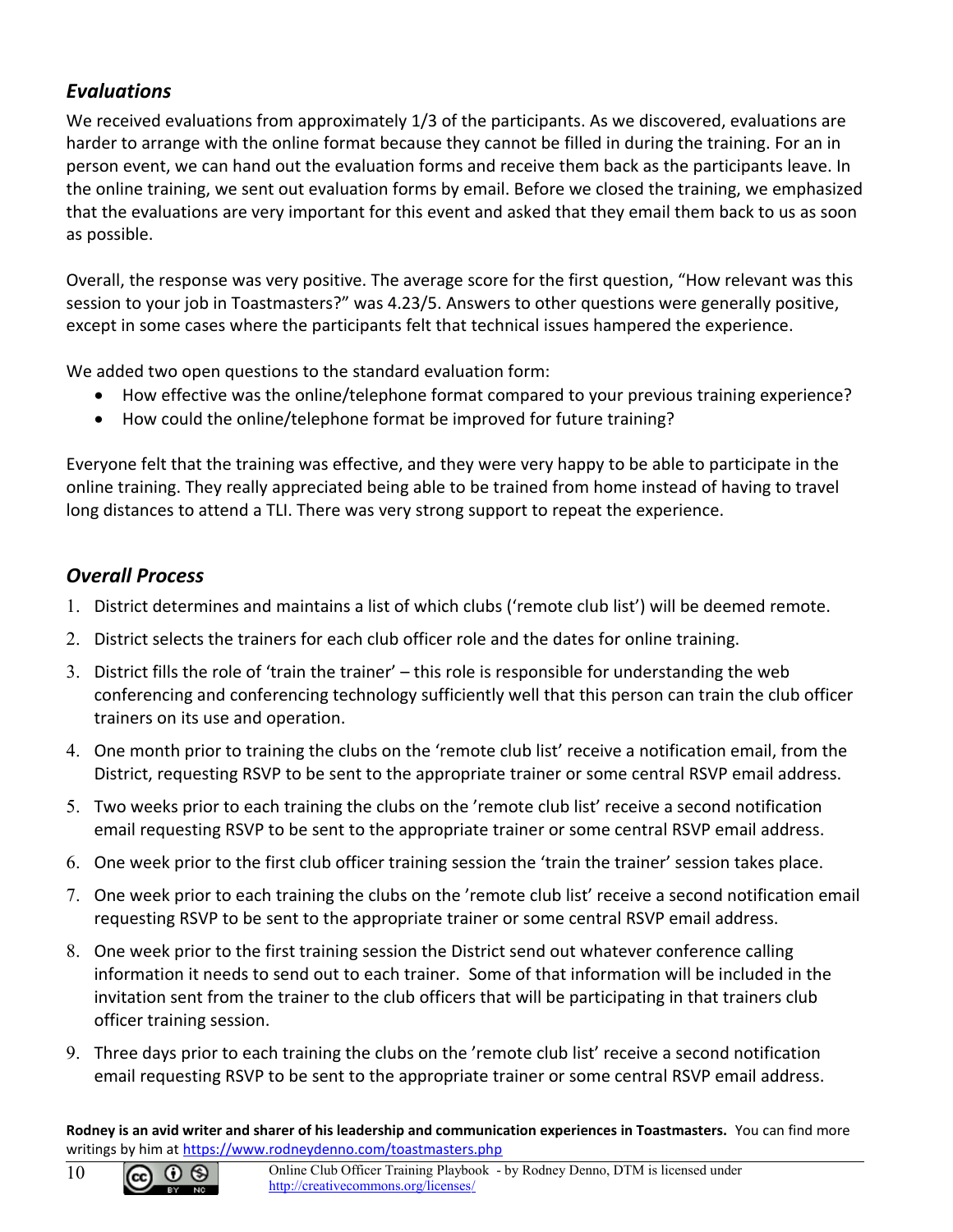10. Two or three days prior to the specific officer training each trainer sends out the 'web conferencing invitation' and the 'conference calling information'.

#### <span id="page-10-1"></span>*Some Issues to overcome*

Here are some reasons why we think the participant numbers were not higher:

- 1. In the very remote parts of District 21 it seems that dialup is still the only way for some to get Internet access. Web conferencing does not function well at dialup speed.
- 2. Technophobia or maybe just feelings of discomfort about using computers for training.
- 3. It's summer time. August is vacation time. People also feel more inclined to travel the longer distances when roads are NOT icy and snow is not a safety factor.
- 4. Some were already trained. There were TLIs in every division in June, before the online training was announced. Officers used to making the long trip to these events simply did so again.

#### <span id="page-10-0"></span>*Technical Issues*

Some of the trainers had technical difficulties with the web conference service at the start of the training. In particular, the VP Education trainer seemed to be having trouble with his computer which hampered the video presentation to the participants.

The trainer was also not able to record the session, and the presentation file was subsequently deleted. Others trainers also had difficulties with embedding the Powerpoint into the web conference display window; however, these were not difficult to overcome.

Some extra practice and experience with displaying Powerpoint via web conference beyond the trainthe-trainer sessions would be beneficial.

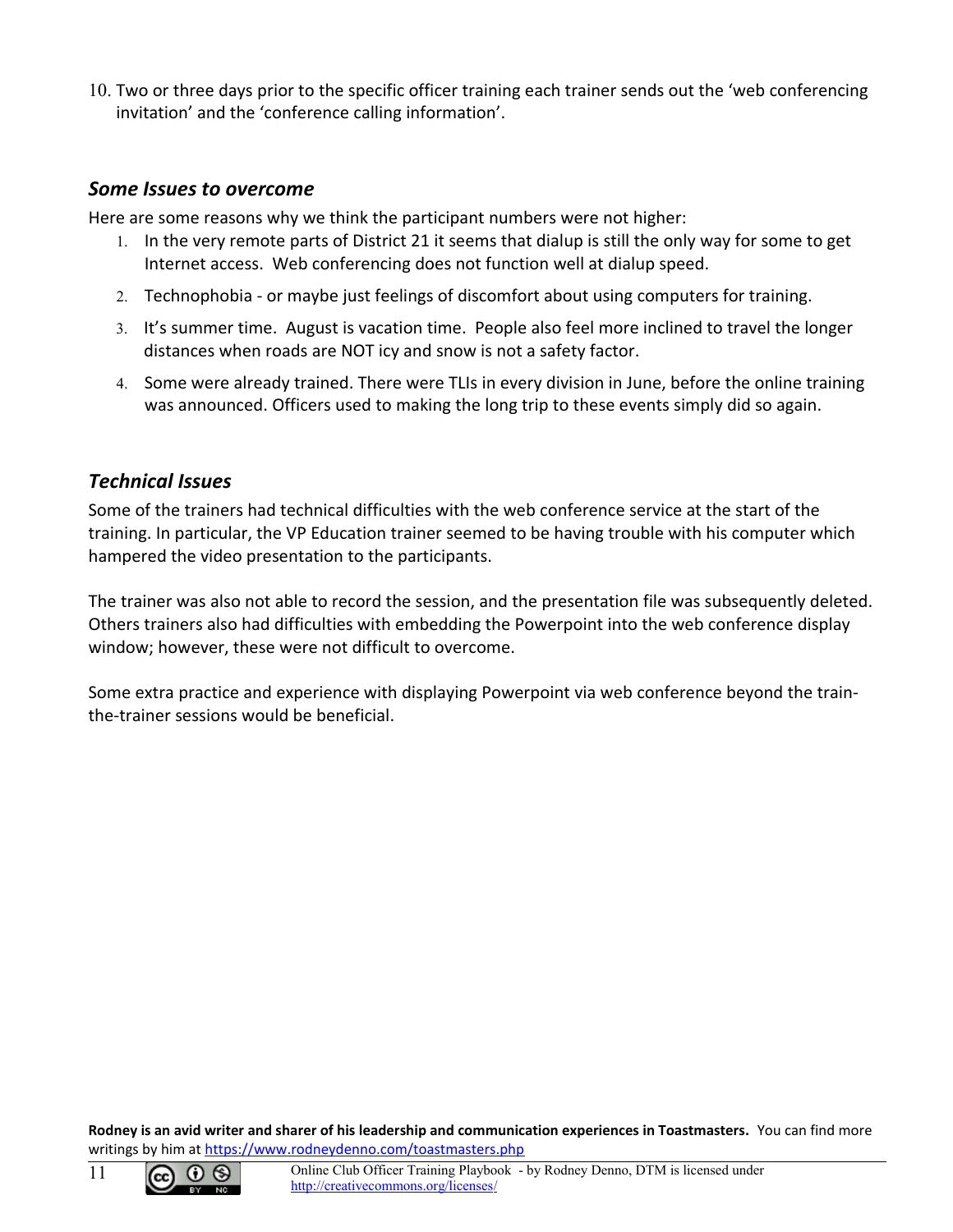# <span id="page-11-0"></span>**Appendix - First Email Invitation to eligible Club Officers**

# **Dear Club Officers and Area/Division Governors**

As a club officer in a 'remote' club you are eligible to receive the next round of club officer training online.

This form of club officer training is being offered only to club officer that would otherwise have to travel more than one hour in each direction to attend a central division training event. Only club officers in remote clubs are eligible to participate in this online training.

Why Online club officer training:

-- improves access and remove barriers.....ensuring that all club officers receive quality training -- no need to travel on winter roads......get the training you need from the comfort of your home.....with

the assistance of a computer, Internet connection and telephone.

- -- inexpensive (total cost of \$2 or \$3 for the long distance conference call)
- -- excellent online trainers that will provide a quality training experience and answer all your questions
- -- online training count towards your clubs DCP point goals just like face-to-face training

We are offering this online training to ensure that all District 21 club officers receive quality Toastmasters International approved training (utilizing TI approved materials) and to ensure that no club officer has to endure undue hardship in order to obtain this training.

All the clubs that are designated as 'Remote' are listed at the bottom of this email.

This is the third time that the Toastmasters International Board has authorized District 21 to conduct Online Club Officer Training for 'Remote' clubs.

If you hold more than one club officer role or wish to participate in more than one online officer training session then please RSVP and indicate all the Club Officer Roles in which you wish to participate.

==== Please RSVP to this email or to Rodney Denno [rodney@rodneydenno.com](mailto:rodney@rodneydenno.com) indicating your Name, Club Name, Club Number and Club Officer Role ====

# **What will you need to participate?**

To participate in this Online training you will need a computer, High-speed Internet connection and telephone.

# **How does online training work?**

- It will be a live and interactive one hour session.



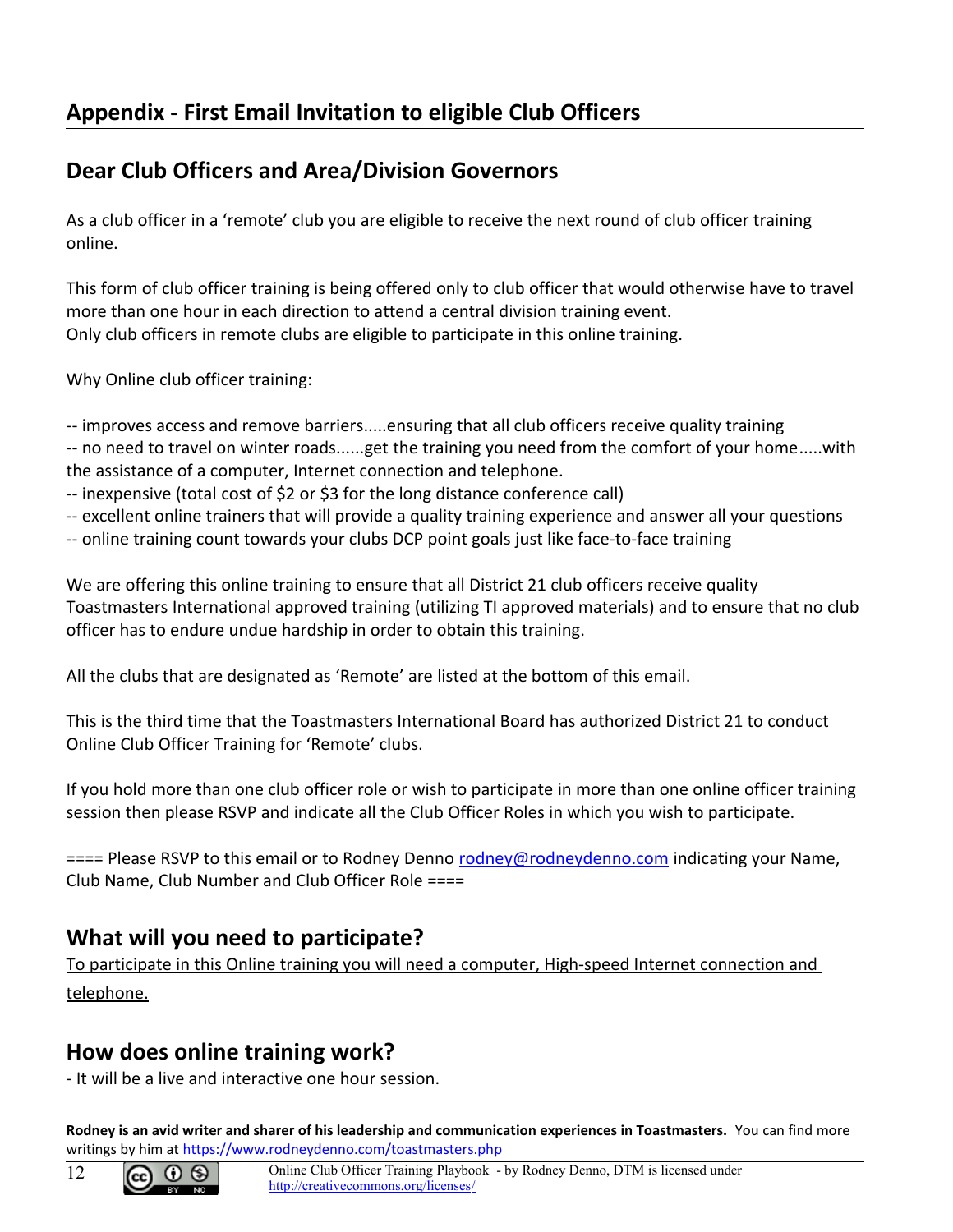- The training will be conducted via conference call for the audio portion with supporting visuals displayed on your computer via web-conferencing.

- Most telecom service provides charge a few cents per minute for long distance call........so the long distance charge for a one hour conference call will be between \$2 and \$3......much cheaper than having to drive a long distance for training.

- A technical monitor will be available during each session to deal with any technical issues so the trainer can continue the training session.

# **Schedule**

President – Feb 21 Secretary – Feb 21 Treasurer – Feb 22 VP Education – Feb 22 VP Membership – Feb 23  $S$  at A – Feb 23 VP Public Relations – Feb 24

# **Time**

All training sessions will take place from 7:15 pm - 8:30 pm........the first 15 minutes are to ensure that everyone has joined the call and is receiving the presentation on their computer. The training starts at 7:30 pm.

# **Eligible 'Remote' Toastmasters Clubs**

*Clubs were listed here…...*

==== Please RSVP to this email or to Rodney Denno [rodney@rodneydenno.com](mailto:rodney@rodneydenno.com) indicating your Name, Club Name, Club Number and Club Officer Role ====

Rodney Denno ACS, ALS Toastmasters International, District 21 Communications & Technology Officer (2010 - 2011) Achieving Greatness Together with Passion, Service and Leadership

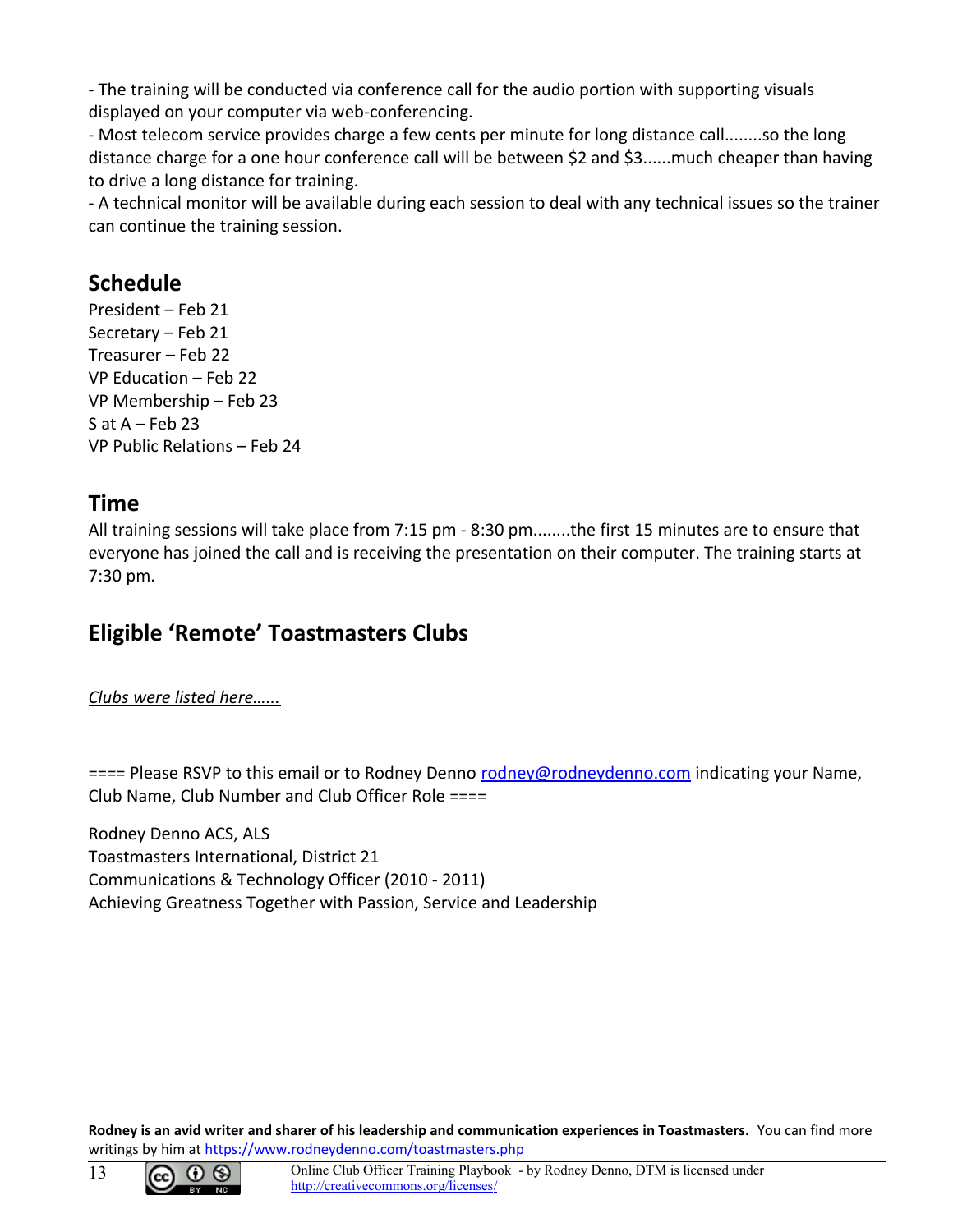#### <span id="page-13-0"></span>**Appendix - Ongoing Email Invitation to eligible club officers**

================================

**To: All Club Officers**

**What: If you are one of the 52 club officers who have already registered – you do not need to respond to this email.**

 **If you are one of the approximately 100 club officers still eligible to receive Online Club Officer Training** 

**– please RSVP to this email if you wish to participate.**

**Why: This is only the third time the Toastmasters International Board has authorized this training.**

 **The success that our District has with this innovative form of Club Officer Training will help Toastmasters International determine how to set policy and move forward with this form of training all around the world.**

**Thanks!** ================================

**Online Club Officer Training (NO online makeup training will be offered)**

**When -- evenings of February 21st to 24th (7:15pm to 8:30pm)**

Only three weeks to go.

**Schedule** (each training will be separate from the others) Feb 21 ---- President, Secretary Feb 22 ---- Treasurer, VP Education Feb 23 ---- VP Membership, S at A Feb 24 ---- VP Public Relations

This form of club officer training is being offered only to club officer that would otherwise have to travel more than one hour in each direction to attend a central Division training event. Only club officers in remote clubs are eligible to participate in this online training.

===> The first 15 minutes of each training session will be to ensure that everyone has joined the call and is receiving the presentation on their computer. The club officer training itself runs from 7:30 to 8:30.

==== Please RSVP to this email or to Rodney Denno [rodney@rodneydenno.comi](mailto:rodney@rodneydenno.com)ndicating your Name, Club Name, Club Number and Club Officer Role ====

#### **Why Online club officer training?**

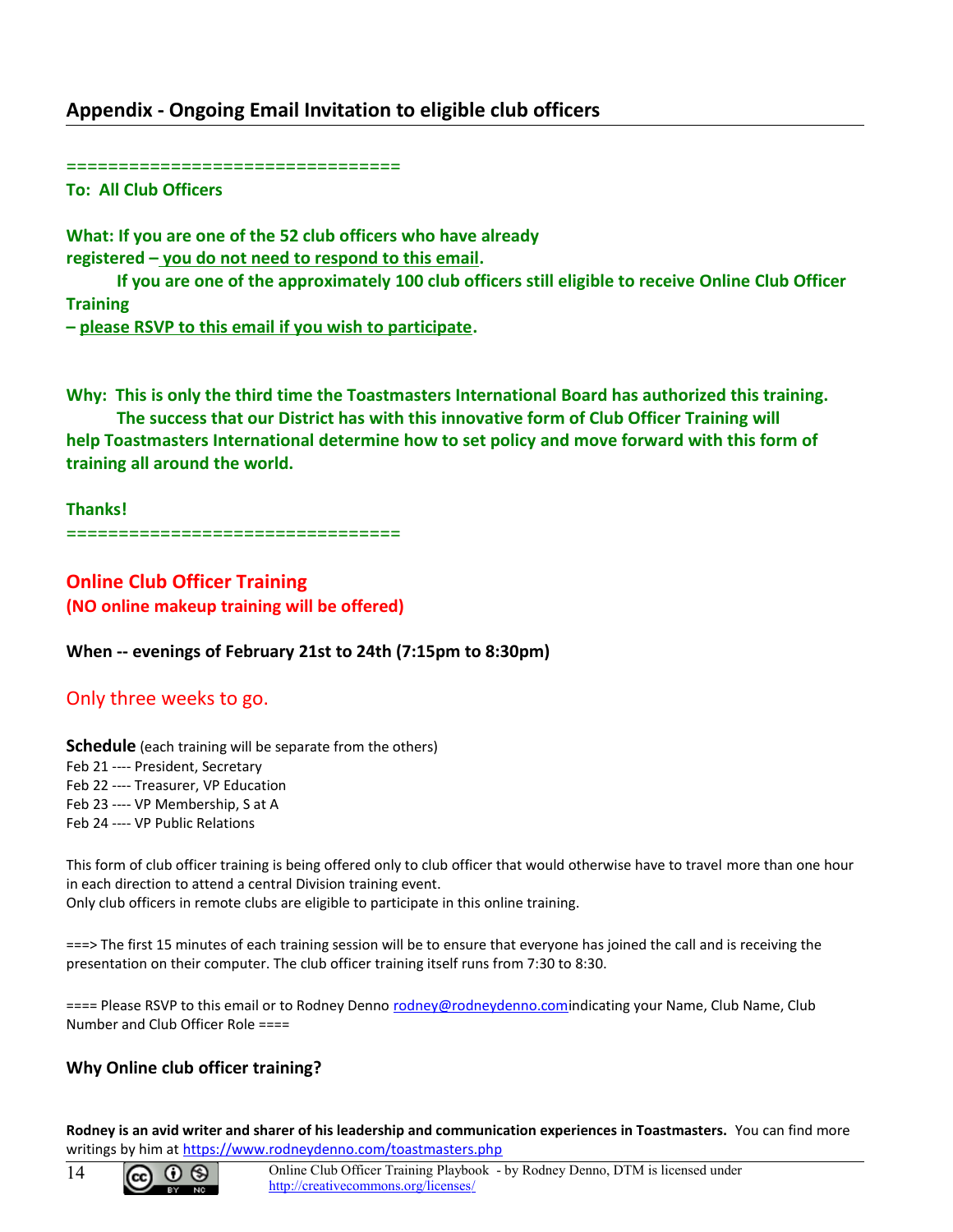-- improves access and remove barriers.....ensuring that all club officers receive quality training

-- no need to travel on winter roads......get the training you need from the comfort of you home.....with the assistance of a computer, Internet connection and telephone.

- -- inexpensive (total cost of \$2 or \$3 for the long distance conference call)
- -- excellent online trainers that will provide a quality training experience and answer all your questions
- -- online training count towards your clubs DCP point goals just like face-to-face training

We are offering this online training to ensure that all District 21 club officers receive quality Toastmasters International approved training (utilizing TI approved materials) and to ensure that no club officer has to endure undue hardship in order to obtain this training.

All the clubs that are designated as 'Remote' are listed at the bottom of this email.

This is the third time that the Toastmasters International Board has authorized District 21 to conduct Online Club Officer Training for 'Remote' clubs.

If you hold more than one club officer role or wish to participate in more than one online officer training session then please RSVP and indicate all the Club Officer Roles in which you wish to participate.

==== Please RSVP to this email or to Rodney Denno [rodney@rodneydenno.com](mailto:rodney@rodneydenno.com) indicating your Name, Club Name, Club Number and Club Officer Role ====

#### **What will you need to participate?**

To participate in this Online training you will need a computer, High-speed Internet connection and telephone.

#### **How does online training work?**

- It will be a live and interactive one hour session.

- The training will be conducted via conference call for the audio portion with supporting visuals displayed on your computer via web-conferencing.

- Most telecom service provides charge a few cents per minute for long distance call........so the long distance charge for a one hour conference call will be between \$2 and \$3......much cheaper than having to drive a long distance for training. - A technical monitor will be available during each session to deal with any technical issues so the trainer can continue the training session.

#### **Eligible 'Remote' Toastmasters Clubs**

#### *Clubs were listed here……*

==== Please RSVP to this email or to Rodney Denno [rodney@rodneydenno.com](mailto:rodney@rodneydenno.com) indicating your Name, Club Name, Club Number and Club Officer Role ====

Rodney Denno ACS, ALS Toastmasters International, District 21 Communications & Technology Officer (2010 - 2011) Achieving Greatness Together with Passion, Service and Leadership



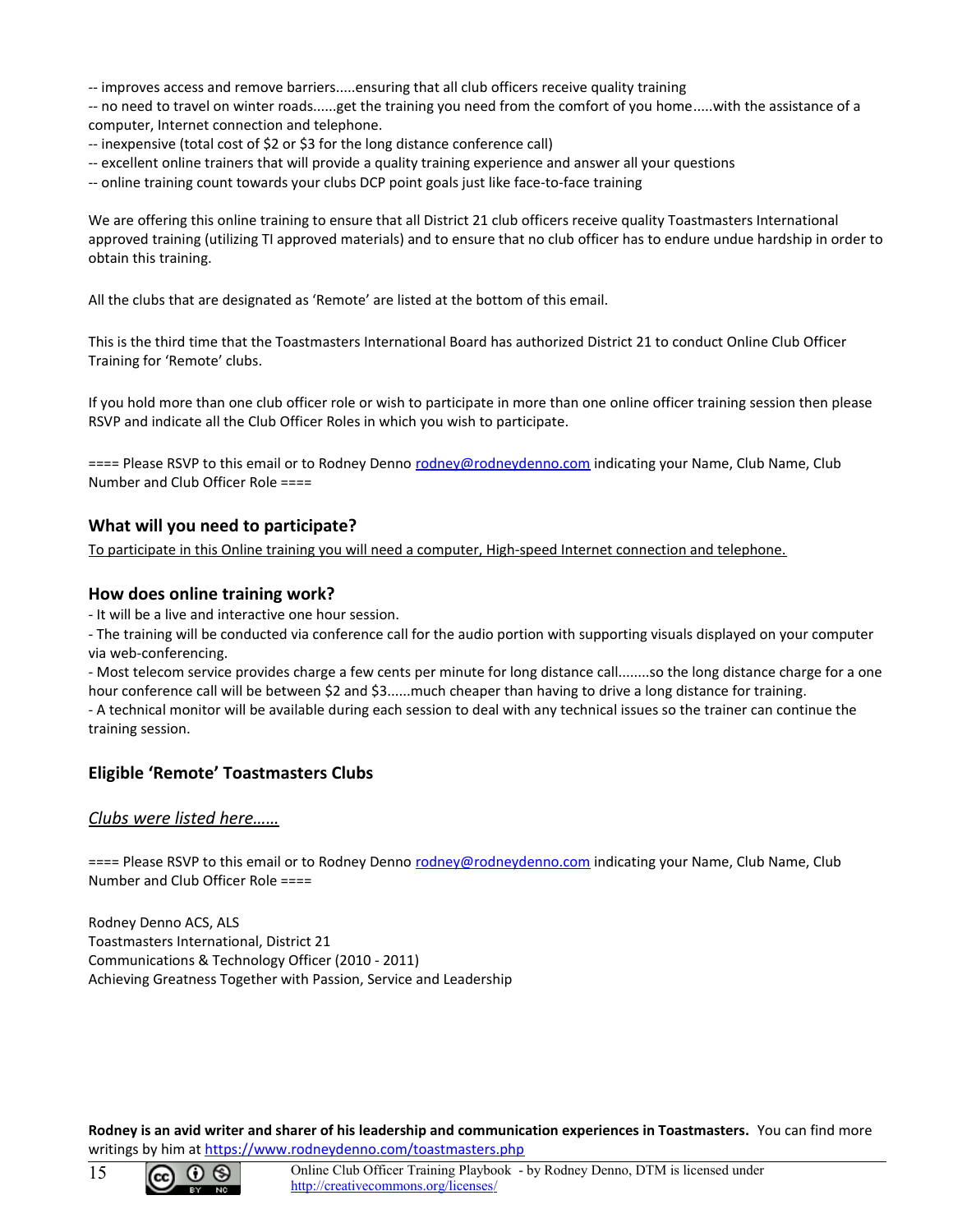# <span id="page-15-0"></span>**Appendix - Email Outlining Training Process**

#### Club Officers and Trainers

This email contains all the information you will need to join the online and phone portions of the District 21 Online Club Officer Training

Please note that timing is important.....as noted in the instructions below.

#### **TRAINERS**

7:00 – Trainers will go to [http://join.me](http://join.me/) and click the 'share' button in the middle of the screen. It will take about 30 seconds for your computer to download and install the software needed to share your computer screen with all the participants.

Once the software is installed a group of five icons will appear at the top (in the middle) of your screen. Above the five icons will be a line containing 'join.me/xxx-xxx-xxx'.

The nine digit code xxx-xxx-xxx is the access code that the CLUB OFFICERS will need in order to join the conference call and online portions of your training session. This nine digit access code changes each time you start a join.me session.

At this point you now need to send an email to all the CLUB OFFICERS you will be training. This email must include the nine digit access code for your join.me session and the long distance phone number.

To get the long distance phone number click on the left icon and a small box will appear that contains the phone number.

Please send this email as-soon-as-you-can!! The CLUB OFFICERS cannot join your training session without this information.

Recommendation --- you should start your PowerPoint presentation now so that when the CLUB OFFICERS join your training session they will see some sort of welcome screen identifying that they are joining the appropriate training session.

#### CLUB OFFICERS

7:15 – A few minutes after 7 PM you will receive an email from your trainer containing the long distance phone number and the nine digit access code you will need to join the online and phone portions of the training.

Once you have received this email you will go to [http://join.me](http://join.me/)

Enter the nine digit access code in the box beside the word 'join' (in the middle of the screen) and click the icon next to the box.

Within a few seconds you will be viewing whatever is on the TRAINERS computer screen.

Call the long distance number and when prompted enter the same nine digit access code.

You will then be connected into the conference call portion of the training session.

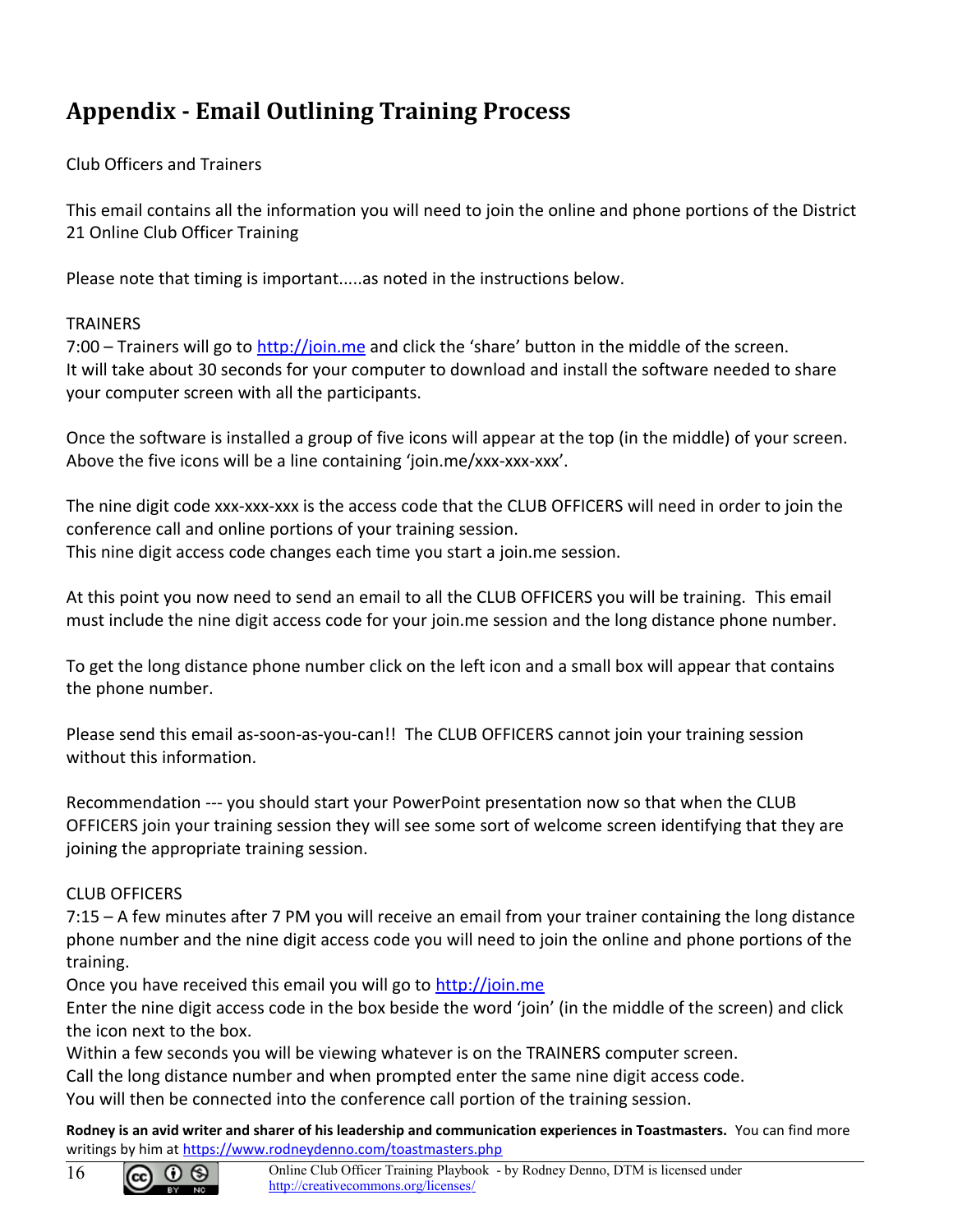CLUB OFFICERS and TRAINERS

 $7:15 - 7:30$ 

This fifteen minutes is to ensure that everyone is online and on the phone so that training can start at 7:30.

Attendance will also be taken during this time so your club will get credit for you attending the club officer training session.

7:30 – 8:30 (or so) Online Club Officer Training

**Schedule** (each training will be separate from the others)

Feb 21 ---- President, Secretary Feb 22 ---- Treasurer, VP Education Feb 23 ---- VP Membership, S at A Feb 24 ---- VP Public Relations

If you have any problems call ……………………

Rodney Denno CISSP, ACS, ALS Toastmasters International, District 21 Communications & Technology Officer (2010 - 2011) Achieving Greatness Together with Passion, Service and Leadership